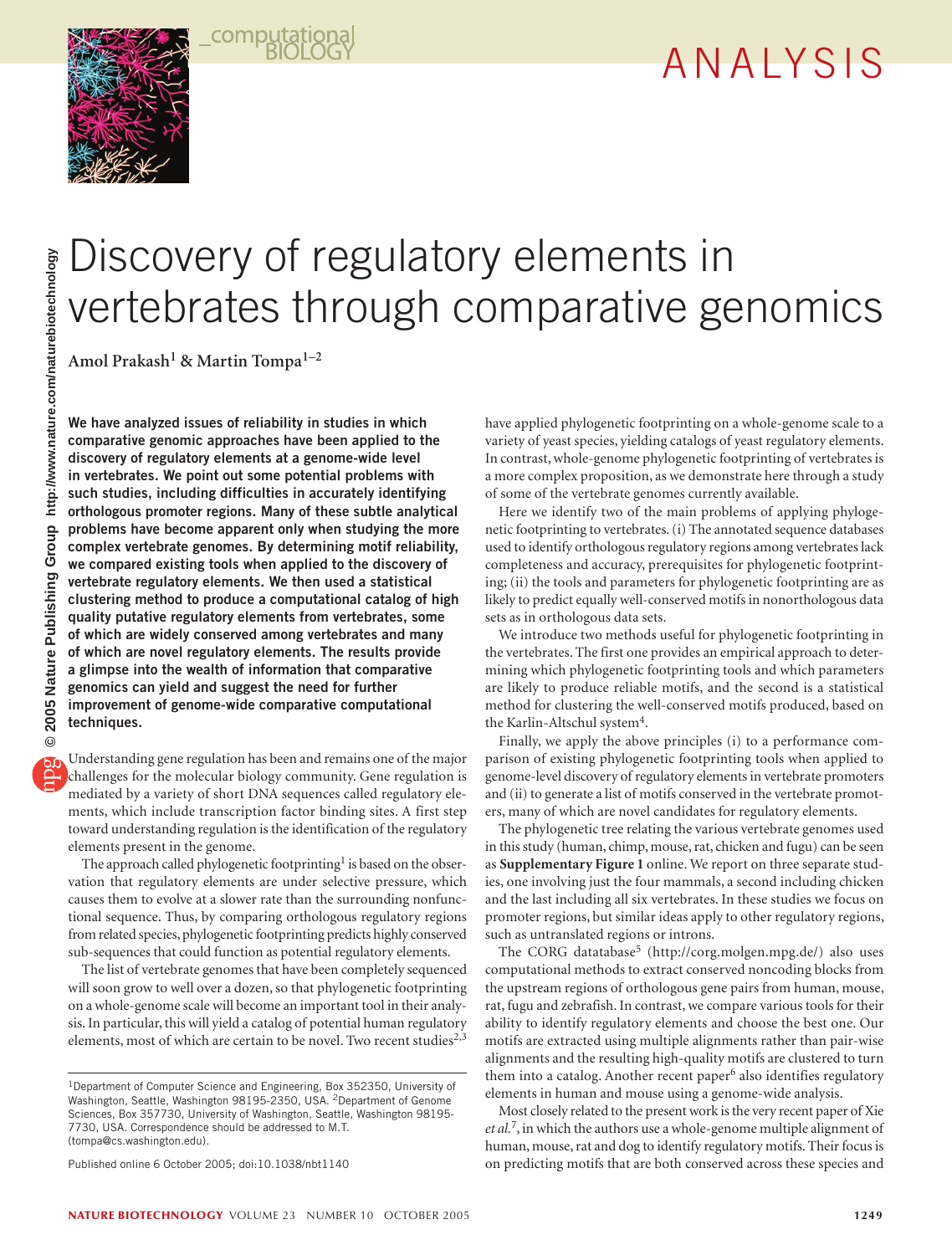### **Box 1 Watching out for nonorthologous promoters**

The first step in phylogenetic footprinting is to obtain a set of reliably orthologous promoter regions. Several idiosyncrasies of vertebrate comparative genomics make this process more difficult than with simpler genomes.

1. It is frequently difficult to identify the orthologous genes among vertebrates. To illustrate this we use the homology match defined between pairs of genomes in Ensembl<sup>8</sup> (http://www. ensembl.org). Ensembl's homology definition is based on computational techniques such as protein sequence similarity and synteny, and thus is subject to error. We started by listing all human genes that have an annotated homolog for every mammal in the study. Among these genes, 16% showed some inconsistency in Ensembl's homology mappings; for example, the mouse and rat homologs of a particular human gene are not annotated as being homologous to each other. This makes it unclear how to choose truly orthologous genes.

2. Once a set of orthologous genes has been determined for every species, it is common practice to extract and analyze the regions just upstream of the annotated translation start sites (e.g., ref. 6). However, we find that it is surprisingly common that the annotated translation start sites of orthologous genes are indeed not orthologous positions. This may be the result of a loss of the first exon in some species, errors in annotation or lack of experimental evidence for start sites.

To explore the extent of this phenomenon, we extracted the site in mouse that is aligned to the human translation start site in the human-mouse whole genome local alignments provided by Ensembl. Its genomic distance from the annotated translation start site of the orthologous mouse gene provides a measure of the skewness in the two translation start sites. The same experiment was repeated for all the other species (chimp, rat, chicken, fugu) by taking their whole genome local alignments against human. The histogram of these distances for each of the species is plotted in **Figure 1a**. This figure also shows the fraction of data sets for which there is no local alignment

overrepresented across the genes of each species. Our study is primarily focused on determining the best methodology for predicting conserved regulatory elements, whether or not they are overrepresented.

#### **Phylogenetic footprinting**

As suggested above, one can think of phylogenetic footprinting as consisting of two steps, the identification of orthologous promoter regions, and the discovery of well-conserved motifs within those regions. We discuss these two steps separately.

| Table 1 Number of data sets and motifs for each of the<br>three studies |           |                            |               |  |
|-------------------------------------------------------------------------|-----------|----------------------------|---------------|--|
|                                                                         | 4 mammals | $4$ mammals $+$<br>chicken | 6 vertebrates |  |
| Annotated human genes                                                   | 22,242    | 22,242                     | 22,242        |  |
| Genes passing<br>orthologous gene filter                                | 14,215    | 10,600                     | 8,418         |  |
| Genes passing<br>orthologous start site filter                          | 5.073     | 945                        | 21            |  |
| Genes having a<br>parsimony 0 or 1 motif                                | 4.181     | 258                        | $\mathsf{Q}$  |  |
| <b>Motifs</b>                                                           | 25,317    | 633                        | 48            |  |

containing the human translation start site (because it did not score above Ensembl's threshold). As expected, the skewness is the minimum for chimp. For many mouse genes (25%), rat genes (31%) and chicken genes (16%), the skewness is more than 1,000 residues, which suggests nonorthology of the annotated first coding exons. Thus if we were to extract the sequences upstream of the annotated translation start sites for these data sets, they would likely not be orthologous to each other. Also, we observed a huge skew (more than 100 kb) for a substantial fraction of chimp, mouse, rat and chicken data sets, suggesting errors in annotations. For a large fraction of human-fugu orthologs (78%) and human-chicken orthologs (45%), Ensembl does not have any alignments containing the human translation start site. Thus, identifying orthologous promoter regions is even harder among such distant species.

**Figure 1a** further illustrates potential problems with the chimpanzee annotation, where the skewness in the region of misannotations (100 kb or more) seems to be larger than mouse or rat. This further justifies the need for better annotations and complete sequencing of the chimpanzee genome25.

3. To extract orthologous promoter regions, sequences upstream of the translation start site are commonly used as a proxy for sequences upstream of the transcription start site. However, for vertebrates these two may be very different, as the genomic distance between transcription and translation start sites can be very large, so that a point 1,000 bp upstream of the translation start site may lie downstream of the transcription start site. We verified this by analyzing these distances in the human genome. Ensembl has annotated transcription and translation start sites for 85% of all human genes. **Figure 1b** plots the distribution of the distance between them. For a large fraction of the genes (33%), this distance is more than 1,000 bp. Thus if one is looking in particular for transcription factor binding sites, it would be better to extract the region upstream of the transcription start site rather than the translation start site itself.

**Orthologous promoter region identification.** The first step in phylogenetic footprinting is to obtain a set of reliably orthologous promoter regions. **Box 1** details the potential problems associated with applying this process to vertebrate genomes, and in this section we present two stringent filters that overcome these problems and result in sets of high confidence orthologous promoter regions.

To identify orthologous genes, we used the homology match defined between pairs of genomes in Ensembl<sup>8</sup> (http://www.ensembl.org). Choosing all human genes that have an annotated ortholog for every species (the 'orthologous gene filter') leads to 14,215 data sets for human/chimp/mouse/rat, 10,600 data sets for human/chimp/mouse/ rat/chicken and 8,418 data sets for human/chimp/mouse/rat/chicken/ fugu. These and subsequent statistics are collected in **Table 1**.

To ensure orthologous regulatory sequences, we apply a stringent 'orthologous start site filter.' The human gene should have an annotated transcription start site in Ensembl (true for 85% of annotated human genes) and, for every species, there should be an Ensembl local alignment block that overlaps both its upstream sequence and the human upstream sequence, where the upstream sequence is defined to be the 1,000 base pairs upstream of the annotated gene start (which in Ensembl can be anywhere between the translation start site and transcription start site). The first part of this filter implies that we have sequences upstream of the transcription start site and the second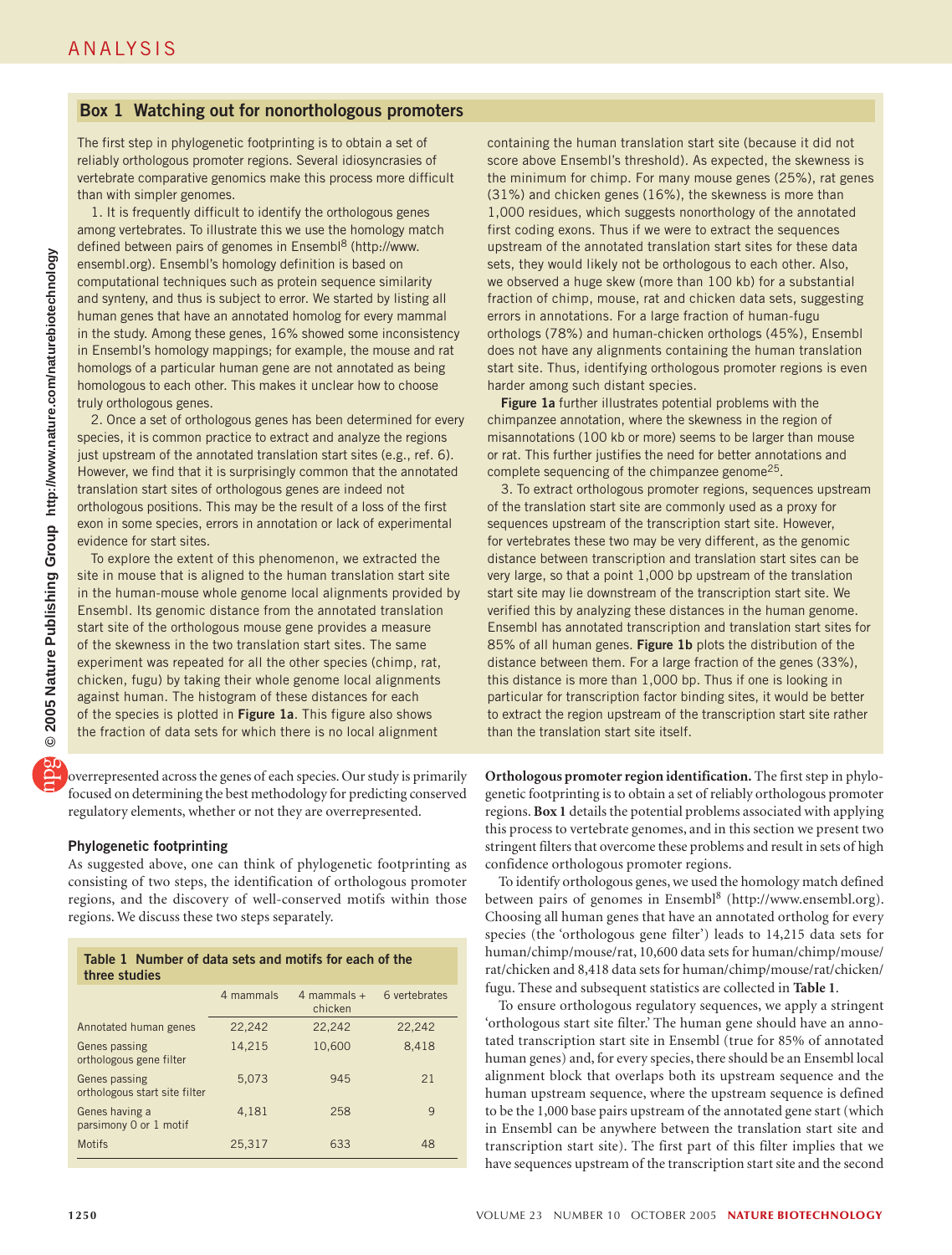**Figure 1** Potential hazards in choosing orthologous promoter regions in vertebrates. (**a**) Skewness in the translation start sites for various species with respect to the human translation start site. The human translation start site is mapped onto the other genomes using the pair-wise alignment blocks provided by Ensembl<sup>8</sup>. Skewness is defined to be the genomic distance to the annotated translation start site of the orthologous gene. The distribution of this skewness is plotted against the fraction of data sets having orthologous genes from both species. (**b**) The distribution of distances between transcription and translation start sites in the human genome.

implies that we have orthologous sequences (see **Box 1** and **Fig. 1**). One could make this filter even more stringent, but that results in a significant reduction of the number of data sets (e.g., only 15% of rat genes have an annotated transcription start site).

Applying this filter, we were left with 5,073 human/chimp/mouse/ rat data sets, 945 human/chimp/mouse/rat/chicken data sets and 21 human/chimp/mouse/rat/chicken/fugu data sets. For each of these data sets, we extracted the 1,000-bp region upstream of each annotated gene start. Note the small number of data sets passing our stringent filters, particularly for the distant species. These numbers should improve substantially as tools and annotations improve.

**Performance comparison of tools for phylogenetic footprinting.** Once reliable data sets of orthologous promoter regions have been obtained, the next step in phylogenetic footprinting is to find well-conserved motifs in each of the data sets. For this we have a variety of multiple alignment tools available. These range from the global multiple alignment tool ClustalW<sup>9</sup> to anchor-based global multiple alignment tools MAVID<sup>10</sup> and MLAGAN<sup>11</sup>, to anchor-based local multiple alignment tools DIALIGN<sup>12</sup> and TBA<sup>13</sup>, to the phylogenetic footprinting tool FootPrinter<sup>14</sup>. We evaluate the performance of all six of these multiple alignment tools with regard to their ability to predict regulatory elements using real vertebrate promoter sequences on a whole-genome level.

Most of these tools are not designed specifically for the discovery of short motifs, so first we needed an automatic method of extracting well-conserved motifs from the multiple alignments they produce. We used the simple measure of parsimony<sup>15</sup> with respect to the species tree to measure conservation across an aligned column; one of the results that emerged was that we needed to identify motifs of length 10 with parsimony 0 or 1 (that is, nearly identical motif instances in all species), so the particular choice of parsimony as a measure of conservation would be unimportant. A parsimony zero motif means that the motif is identical across all species, whereas a parsimony 1 motif translates into a motif being identical across the species analyzed with the exception of one aligned column that contains one mutation on some branch of the phylogeny. Note that we use such well-conserved motifs because they are strong candidates as transcription factor binding sites. There are surely some bona fide transcription factor binding sites that are not this well conserved, and our method will miss them. However, bona fide binding sites are not characterized on a genomewide scale so, like all phylogenetic footprinting methods, ours hinges on good conservation as an indication of functionality.

**Figure 2a** shows the performance of the various alignment tools on the 5,073 human/chimp/mouse/rat data sets. The upper graph plots  $h_A(0)$  and  $h_A(1)$ , that is, the fraction of orthologous data sets for which the best length 10 motif had parsimony score 0 and 1, respectively, for each tool *A*. This yields the (true plus false) positive rates for each tool and parsimony score. The lower graph shows the likelihood of failure, a measure of the false discovery rate, for the corresponding tools and parsimony scores. (See Methods for the precise definition of likelihood of failure.) TBA and MLAGAN had the best performance, having a



high enough  $h_A(0)$  and  $h_A(1)$  while keeping the corresponding likelihood of failure low. In fact, for the highest quality motifs, we chose TBA alignments containing parsimony 0 and 1 motifs only. These have a small likelihood of failure and still were found in more than 85% of the orthologous data sets.

These tests provide another piece of evidence for the effectiveness of the filter described above: before applying the orthologous start site filter, the various alignment tools found parsimony 0 motifs in only 40–60% of the data sets.

**Figure 2b** shows the performance of the various alignment tools on the 945 data sets with chicken added. The results and conclusions are quite similar to those on the mammals above: the highest quality predictions are the parsimony 0 and 1 motifs produced by TBA, though in this case they cover only 27% of the data sets. This suggests that chicken is too distant from the mammals to admit many reliable alignments, even when the promoter regions are truly orthologous. MLAGAN also performed well on these data sets.

Adding fugu, we started with only 21 data sets. This was too small a data set on which to do statistical analysis, so instead we analyzed these data case by case. Out of 21 data sets, 8 data sets had a parsimony 0 motif that all tools but ClustalW identified. ClustalW could identify only four of these. Whereas TBA found another two data sets whose best motif had parsimony score 1, MLAGAN found four. The previous analyses without fugu revealed TBA and MLAGAN to have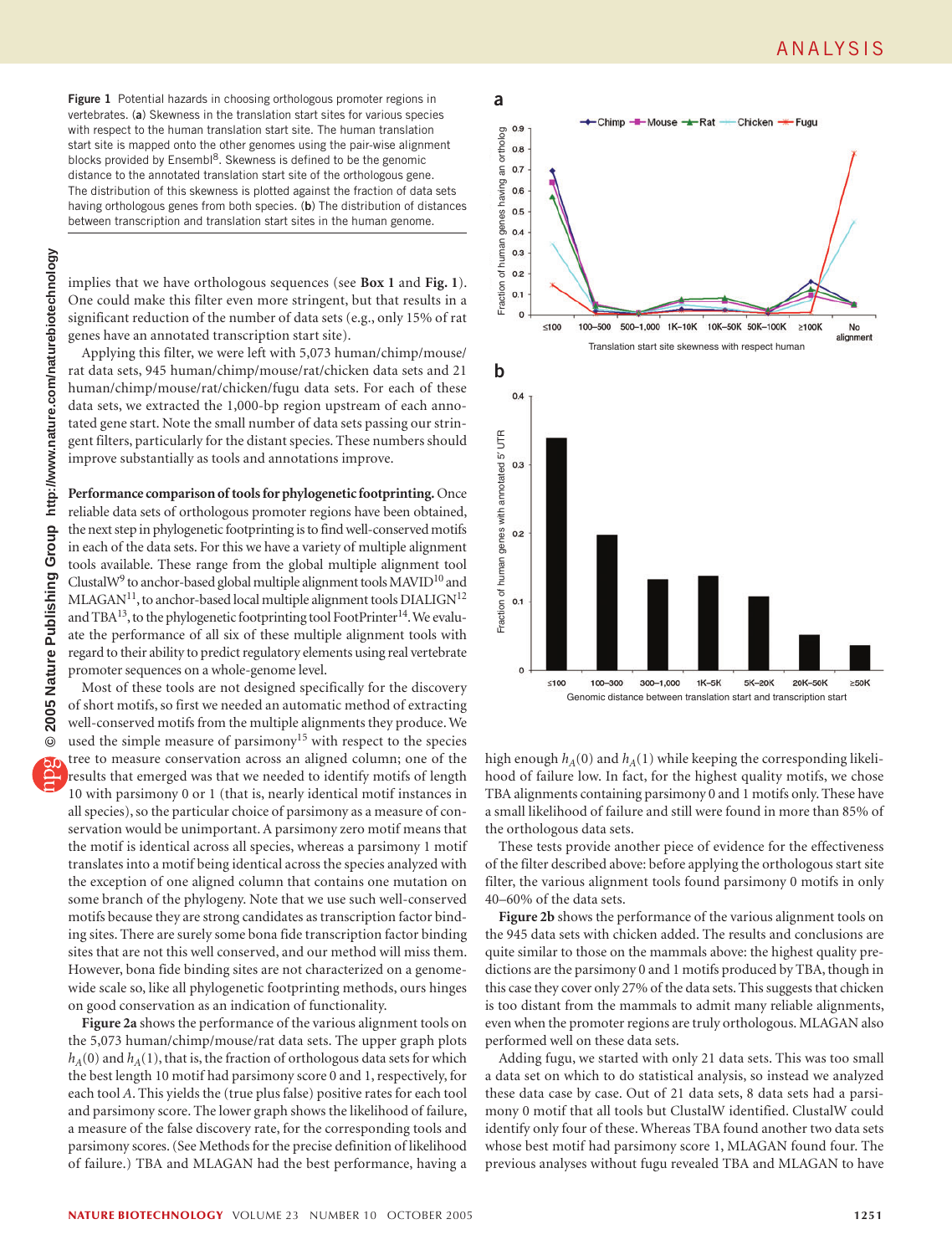## **ANALYSIS**

comparable performance, so we decided to pursue MLAGAN's motifs.

A point to note here is that this comparison of tools was done only on promoter sequences and only with the aim of identifying short motifs: the assessment of tools should not be extrapolated beyond that.

A recent study<sup>16</sup> compared various alignment tools using simulated upstream sequences from evolutionary models of *Drosophila.* Binding sites were modeled as constrained blocks, and pair-wise alignments were used to compare the various tools. In contrast, we use multiple alignments of real upstream sequences to compare these tools. Multiple alignments have an obvious advantage for phylogenetic footprinting, as pairwise alignments are attempting to predict conserved regions without using all available information. Margulies *et al.*17 demonstrate that pair-wise alignments fail to identify the conserved motifs found by multiple alignments in this context.



**Figure 2** Performance of alignment tools. (**a**,**b**) Comparison of the performance of alignment tools on 5,073 human/chimp/mouse/rat (**a**) and 945 human/chimp/mouse/rat/chicken (**b**) data sets. The upper graph plots  $h_A(p)$ , the fraction of orthologous data sets for which the best length 10 motif has parsimony score *p*. The lower graph plots LF*A*(*p*), the likelihood of failure for parsimony score *p*. The performance is plotted for parsimony scores 0 and 1.

#### **Categorizing high quality motifs**

In the previous section we presented a method to identify orthologous data sets containing

high quality motifs. The next step is to extract all such motifs, decide which ones are likely to be variants of the same regulatory element and identify which ones are novel. The motifs that occur multiple times are strong candidates for regulatory elements, since they are present upstream of multiple human genes and are perfectly (or nearly perfectly) conserved in the other vertebrates in each of these genes.

**Motif clusters.** To identify motif overrepresentation, we clustered all the motifs by sequence similarity, so that one cluster might represent potential binding sites of a single transcription factor. For this purpose we developed a greedy clustering algorithm, described in Methods. We also extracted the 1,791 human binding sites from TRANSFAC<sup>18</sup>, a curated database of transcription factor binding sites. These were used to establish whether the cluster represented binding sites similar to ones already annotated in TRANSFAC (see Methods).



**Figure 3** Distribution of cluster sizes for human/chimp/mouse/rat, human/ chimp/mouse/rat/chicken, and human/chimp/mouse/rat/chicken/fugu data sets, for all clusters and for those clusters with a significant match in TRANSFAC18.

It is well known that, if one lists all positions in a single genome having a good match to some TRANSFAC motif, the list will contain many false positives. Note, though, that in the current analysis a human motif instance must be both a good TRANSFAC match and (nearly) perfectly conserved in all the vertebrates under study. This cuts down the false-positive rate considerably.

For the human/chimp/mouse/rat study, TBA parsimony 0 and 1 motifs of length 10 were extracted and overlapping motifs were merged, resulting in 25,317 merged motifs (which we will refer to simply as motifs). The lengths of these motifs range from 10 to 389, with mean length approximately 17. The average number of motifs per gene is approximately 6, evidence that there are often multiple regulatory elements per gene.

These motifs were then clustered using the algorithm described in Methods, resulting in 3,215 motif clusters of at least size 2. **Figure 3** plots the distribution of these cluster sizes in red. Out of these we find 1,807 clusters to have a significant match in TRANSFAC. **Figure 3** also plots the size distribution of these clusters in green. Our web site (http://bio.cs.washington.edu/vertebrate/) shows a similar graph that is the result of clustering using a more permissive set of parameters. The clusters themselves and any significant TRANSFAC matches can also be found on that web site. **Table 2a** illustrates good matches in TRANSFAC for three particular clusters. These clusters contain one gene each that is itself annotated in TRANSFAC as containing a transcription factor binding site, and the motif that we find matches that annotated binding site. There are many other clusters (nearly 200) like this, and they can be found on our web site (http://bio.cs.washington. edu/vertebrate/). This shows that we have discovered the known TRANSFAC binding site, but we also predict novel binding sites for that transcription factor upstream of other genes.

Adding the chicken genome to our analysis, we extracted all maximal parsimony 0 and 1 motifs from the TBA alignments of the data sets exactly as we did for the mammals. This resulted in 633 motifs in human, chimp, mouse, rat and chicken, and these are again good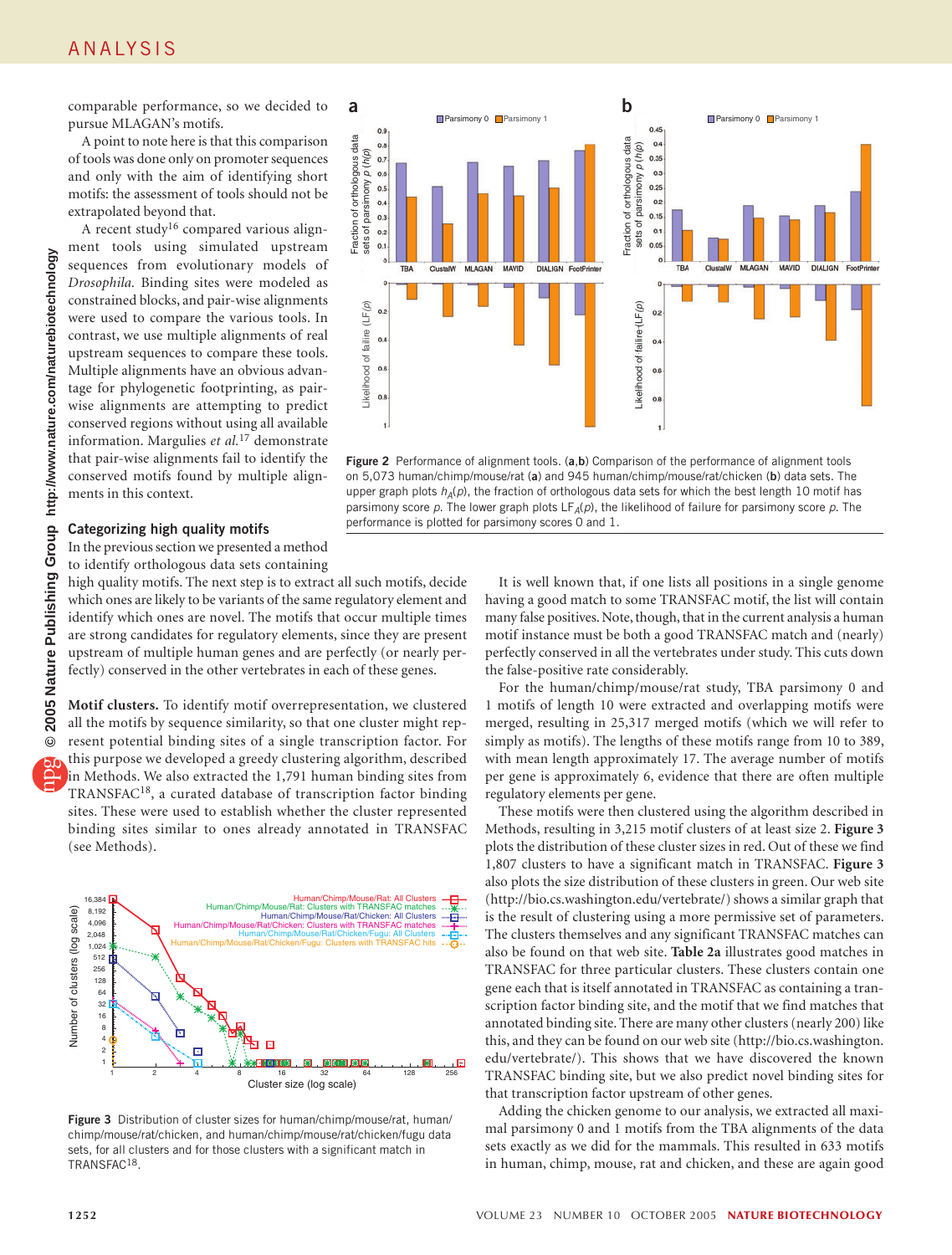candidates for regulatory elements. We clustered these in the same way as we clustered the mammalian motifs and then identified clusters with a significant match to some human binding site in TRANSFAC. The size distributions of both are shown in **Figure 3**. **Table 2b** lists two sample clusters, showing the putative human binding sites and the TRANSFAC entries that they match.

Adding fugu, we again extracted the parsimony 0 and 1 motifs, but this time we parsed the MLAGAN alignments. This leads to 48 motifs that are conserved as far as fugu. **Figure 3** also shows the results of clustering these motifs and the ones having a significant TRANSFAC match. All the motifs having a significant match in TRANSFAC are listed in **Table 2c**.

Despite chicken and fugu being very distant from the mammals, we did not consider motifs with higher parsimony scores because analysis showed that such motifs had a very high chance of being false positives. Recent studies $17,19$  reported that a very small fraction of regulatory elements are conserved between human and chicken. This further suggests the need for methods and tools that can help identify less conserved regulatory elements with high confidence.

Following are some conclusions that can be derived from **Figure 3**. First, and despite relaxing the threshold that we used to decide whether a cluster had a significant match in TRANSFAC, we were still left with a large list of motifs that had no significant similarity with sites in TRANSFAC. (See our web site http://bio.cs.washington.edu/vertebrate/.) These should be excellent candidates for novel regulatory elements, since they are well conserved in multiple vertebrates and are present upstream of multiple genes. Second, the data indicate that large clusters have a greater chance of matching a binding site in TRANSFAC than the smaller clusters, so that the more overrepresented the motif, the more likely it is to be an annotated binding site. Finally, many clusters of size one (19,537 in the case of human/chimp/mouse/rat) also qualify as candidates for regulatory elements. Having such a large number of unclustered motifs suggests we need a better understanding of the degeneracy of the various binding sites of a transcription factor, because it is unlikely that there are so many distinct transcription factors. Evidence of this can be seen in the results of the permissive clustering (see our web site http://bio.cs.washington.edu/vertebrate/), where often clusters that have binding sites for the same transcription factor

**Table 2 Sample motif clusters that have a significant match to some human binding site in TRANSFAC<sup>18</sup>**

| Human gene description                                          | Putative binding site                     |
|-----------------------------------------------------------------|-------------------------------------------|
| (a) Sample human/chimp/mouse/rat clusters <sup>a</sup>          |                                           |
| Chorionic somatomammotropin (Sp1)                               | ATGTGTGGGAGGAGCTTCT                       |
| Growth hormone 1                                                | ATGTGTGGGAGGAGCTTCT                       |
| Growth hormone 2                                                | ATGTGTGGGAGGAGCTTCC                       |
| AMPK gamma-2                                                    | CTCTGGGAATCTGTGGGAGGAGCCGAGA              |
| PPP1R1B (also known as DARPP-32)                                | TGTGTGTGGGAGGACACGTG                      |
| HOX4C (HOXD9, HOXD10)                                           | ACACATTAATCTATAATCAAATAC                  |
| Dedicator of cytokinesis protein 4                              | CATTAATCTATAATTAATTGTG                    |
| DNA polymerase beta (43K protein, ATF-2, CREB)                  | GACGCGTGACGTCAC                           |
| Chloride channel protein 3                                      | ACGCGTGACGTCAC                            |
| F-box only protein 34                                           | CGGCGCGTGACGTCAC                          |
| PDZ domain containing 8                                         | GCGCGTGACGTCAGAG                          |
| Adaptor-related protein complex 2                               | TCGCCGCGTGACGTCATC                        |
| NP_060625                                                       | GCGTGACGTCACG                             |
| (b) Sample human/chimp/mouse/rat/chicken clusters               |                                           |
| Interleukin-3 (ATF/CREB, POU2F1)                                | ATGAATAATTACGtct                          |
| Potassium channel tetramerization protein 5                     | TTGAATGTGAATAATTAC                        |
| NP_079321                                                       | <b>GTTGGTGAATAATTAA</b>                   |
| Phosphoglycerate kinase 1                                       | TGCTGAGCAGCCGCTATTGGCCACAG                |
| Small conductance calcium-activated potassium channel protein 2 | CCCAGAGCAGCCGC                            |
| ATP <sub>2A2</sub>                                              | TATTAGAGCAGCCGCCG                         |
| Nuclear cap binding protein subunit 2                           | CAGCAGCCGCCG                              |
| (c) Sample human/chimp/mouse/rat/chicken/fugu clusters          |                                           |
| Platelet-derived growth factor chain B (Sp1)                    | GAAAGGCTGTCTCCACCCACCTCTCGCACTCTCCCTTCTCC |
| Homeobox protein Nkx-2.2                                        | CAAATACTGTCTTCATCCACTTGACT                |
| CYP21B (ASP, Sp1)                                               | GACCCGCCCACAGAG                           |
| Homeobox protein Nkx-2.2                                        | CCAAGACCCGCCCAC                           |
| EGR <sub>2</sub>                                                | GTCGCTGCCCATATATGGACT                     |
| Homeobox protein Nkx-2.2                                        | CCAGCCTTATATGGACTG                        |
| Prolactin (POU1F1a)                                             | CTTCCTGAATATGAATAAGAAATAAAA               |
| Potassium channel tetramerization D5                            | TTGAATGTGAATAA                            |

Each cluster shows the various Ensembl human genes along with our predicted motif in each. The boldface line contains the TRANSFAC gene and its annotated binding site to which the cluster matches. The binding factor is shown within parentheses (when provided by TRANSFAC) and the highly conserved regions are underlined. <sup>a</sup>These predicted clusters each contain the boldface gene that is annotated in TRANSFAC, and we predicted the same binding site as annotated.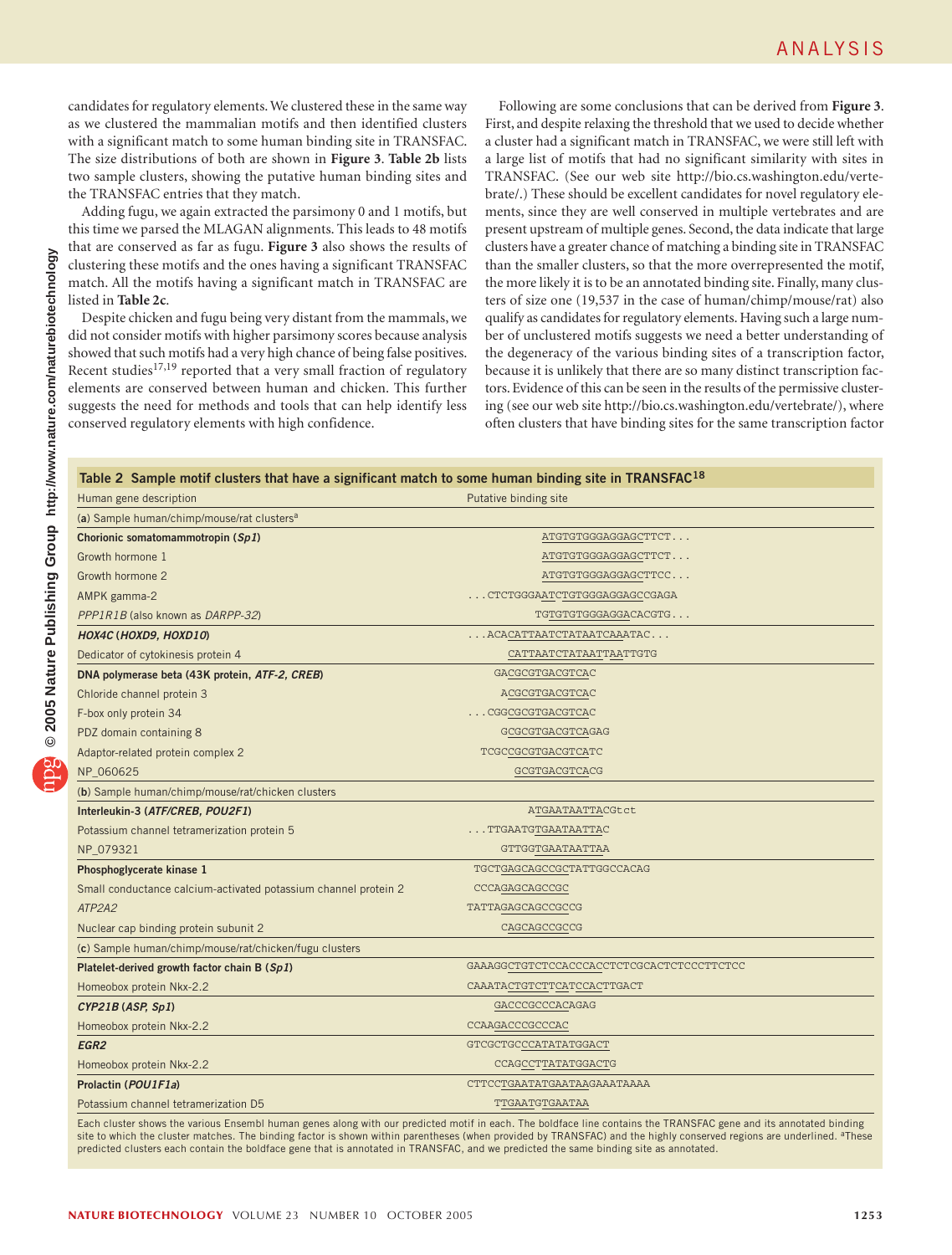in TRANSFAC are merged together. A heuristic analysis based on parsimony *P* value (Margulies *et al.*17) suggests, though, that clusters of size at least 5 in the human/chimp/mouse/rat study, and all clusters in the human/chimp/mouse/rat/chicken study, are statistically significant.

**Enrichment for GO categories.** Most of the clusters identified here are too small to represent a significant functional enrichment (**Fig. 3**). We studied the larger clusters from the permissive clustering for functional enrichment using the tool GOTM<sup>20</sup> (http://genereg.ornl.gov/gotm/), which reports enrichment with respect to GO categories. Illustrative results for some of the larger clusters are presented in **Table 3**. This table includes estimates of both *P* values and *E* values for each GO category enrichment. As a guiding example, an *E* value of 0.1 would mean that the number of GO categories would have to be ten times as great to see this much enrichment in the best category by chance.

Cluster 1 contains three known genes all involved in two processes related to the formation and rearrangement of protein disulfide bonds. Although this is a small number of genes for a cluster of this size, this is a specialized function shared by very few genes, and the level of enrichment is significant (*E* value, 0.08).

Cluster 14 is a particularly large cluster (762 instances) that shows enrichment in the regulation of transcription and associated RNA metabolism. The consensus motif matches the known Sp1 binding site well. Sp1 is known to act as a master regulator of transcription factors. Cluster 16 shows enrichment for various processes related to the initiation of translation.

Cluster 20 shows enrichment for processes related to receptor binding of hormones. Phosphorylation and dephosphorylation are key activities triggered by these events. There is a good match of this cluster's motif to CREB binding sites in TRANSFAC. CREB is known

| Table 3 Functional enrichment for some of the larger human/chimp/mouse/rat clusters studied using GOTM <sup>20</sup> . |  |
|------------------------------------------------------------------------------------------------------------------------|--|
|------------------------------------------------------------------------------------------------------------------------|--|

| No.          | Cluster motif<br>consensus, size | Genes with<br>GO annotation | GO category enrichment (size, P value, E value)                                                                                                       |
|--------------|----------------------------------|-----------------------------|-------------------------------------------------------------------------------------------------------------------------------------------------------|
| $\mathbf{1}$ | CTGATTGG, 164                    | 119                         | Protein disulfide isomerase activity (3, $3.7 \times 10^{-5}$ , 0.08)                                                                                 |
|              |                                  |                             | Intramolecular oxidoreductase activity, transposing S-S bonds (3, $3.7 \times 10^{-5}$ , 0.08)                                                        |
| 14           | GGGCGGGG, 762                    | 461                         | Intracellular transport (36, $1.6 \times 10^{-4}$ , 0.15)                                                                                             |
|              |                                  |                             | Intracellular protein transport (25, $3 \times 10^{-4}$ , 0.35)                                                                                       |
|              |                                  |                             | RNA metabolism (32, $4 \times 10^{-4}$ , 0.43)                                                                                                        |
|              |                                  |                             | Nucleobase, nucleoside, nucleotide and nucleic acid metabolism (149, $3.1 \times 10^{-5}$ , 0.03)                                                     |
|              |                                  |                             | Cellular metabolism (292, $1 \times 10^{-5}$ , 0.009)                                                                                                 |
|              |                                  |                             | Transcription regulator activity (67, $1.9 \times 10^{-4}$ , 0.2)                                                                                     |
|              |                                  |                             | Transcription factor activity (53, $3 \times 10^{-4}$ , 0.32)                                                                                         |
|              |                                  |                             | Transcription factor binding (22, $2 \times 10^{-4}$ , 0.26)                                                                                          |
| 16           | GGAAGTGA, 116                    | 80                          | Ribosome biogenesis (4, $2.8 \times 10^{-4}$ , 0.38)                                                                                                  |
|              |                                  |                             | RNA metabolism (11, $1.5 \times 10^{-4}$ , 0.2)                                                                                                       |
|              |                                  |                             | RNA processing $(9, 6.2 \times 10^{-4}, 0.41)$                                                                                                        |
|              |                                  |                             | Unfolded protein binding (6, $3.8 \times 10^{-4}$ , 0.5)                                                                                              |
| 20           | GTGACGTCA, 105                   | 82                          | Protein amino acid dephosphorylation (6, 6.7 $\times$ 10 <sup>-5</sup> , 0.09)                                                                        |
|              |                                  |                             | Receptor binding (12, $1.7 \times 10^{-4}$ , 0.23)                                                                                                    |
|              |                                  |                             | Hormone activity (6, $4.7 \times 10^{-5}$ , 0.06)                                                                                                     |
|              |                                  |                             | ATP-dependent helicase activity (5, $2.6 \times 10^{-4}$ , 0.35)                                                                                      |
| 27           | TGGGANTTGTAGT, 216               | 127                         | Protein transport (14, $1.7 \times 10^{-4}$ , 0.23)                                                                                                   |
|              |                                  |                             | Establishment of protein localization (14, $1.8 \times 10^{-4}$ , 0.25)                                                                               |
|              |                                  |                             | Protein localization (14, $2.3 \times 10^{-4}$ , 0.33)                                                                                                |
|              |                                  |                             | Guanyl nucleotide binding $(12, 8.9 \times 10^{-5}, 0.09)$                                                                                            |
|              |                                  |                             | GTP binding (12, $7 \times 10^{-5}$ , 0.076)                                                                                                          |
|              |                                  |                             | Endoplasmic reticulum (16, $1.5 \times 10^{-6}$ , 0.003)                                                                                              |
| 45           | CCGGAAGT, 161                    | 104                         | Macromolecule biosynthesis (16, $2.2 \times 10^{-5}$ , 0.02)                                                                                          |
|              |                                  |                             | Protein biosynthesis (16, $5.5 \times 10^{-6}$ , 0.006)                                                                                               |
|              |                                  |                             | RNA binding $(12, 3 \times 10^{-4}, 0.4)$                                                                                                             |
|              |                                  |                             | Translation factor activity, nucleic acid binding (6, $1.1 \times 10^{-4}$ , 0.15)                                                                    |
|              |                                  |                             | Structural constituent of ribosome (8, $1.4 \times 10^{-4}$ , 0.19)                                                                                   |
|              |                                  |                             | Translation regulator activity (6, $1.2 \times 10^{-4}$ , 0.16)                                                                                       |
| 157          | CCCCTCC, 235                     | 184                         | Frizzled-2 signaling pathway (4, $1 \times 10^{-4}$ , 0.2)                                                                                            |
|              |                                  |                             | Morphogenesis (33, $6.4 \times 10^{-5}$ , 0.14)                                                                                                       |
|              |                                  |                             | Organogenesis (29, $3.9 \times 10^{-5}$ , 0.085)                                                                                                      |
|              |                                  |                             | Development (51, $2.7 \times 10^{-7}$ , 0.0005)                                                                                                       |
|              |                                  |                             | Phosphatidylcholine-sterol O-acyltransferase activity (2, $1.9 \times 10^{-4}$ , 0.41)                                                                |
|              |                                  |                             | Hormone activity (8, $1.1 \times 10^{-4}$ , 0.24)                                                                                                     |
|              |                                  |                             | The last column shows the CO sategary for which the environment was observed along with the number of genes. Pyslue, and Evalue of the environment in |

The last column shows the GO category for which the enrichment was observed,along with the number of genes, *P* value, and *E* value of the enrichment in parentheses. The third column shows the number of genes of the cluster having any GO biological process annotation.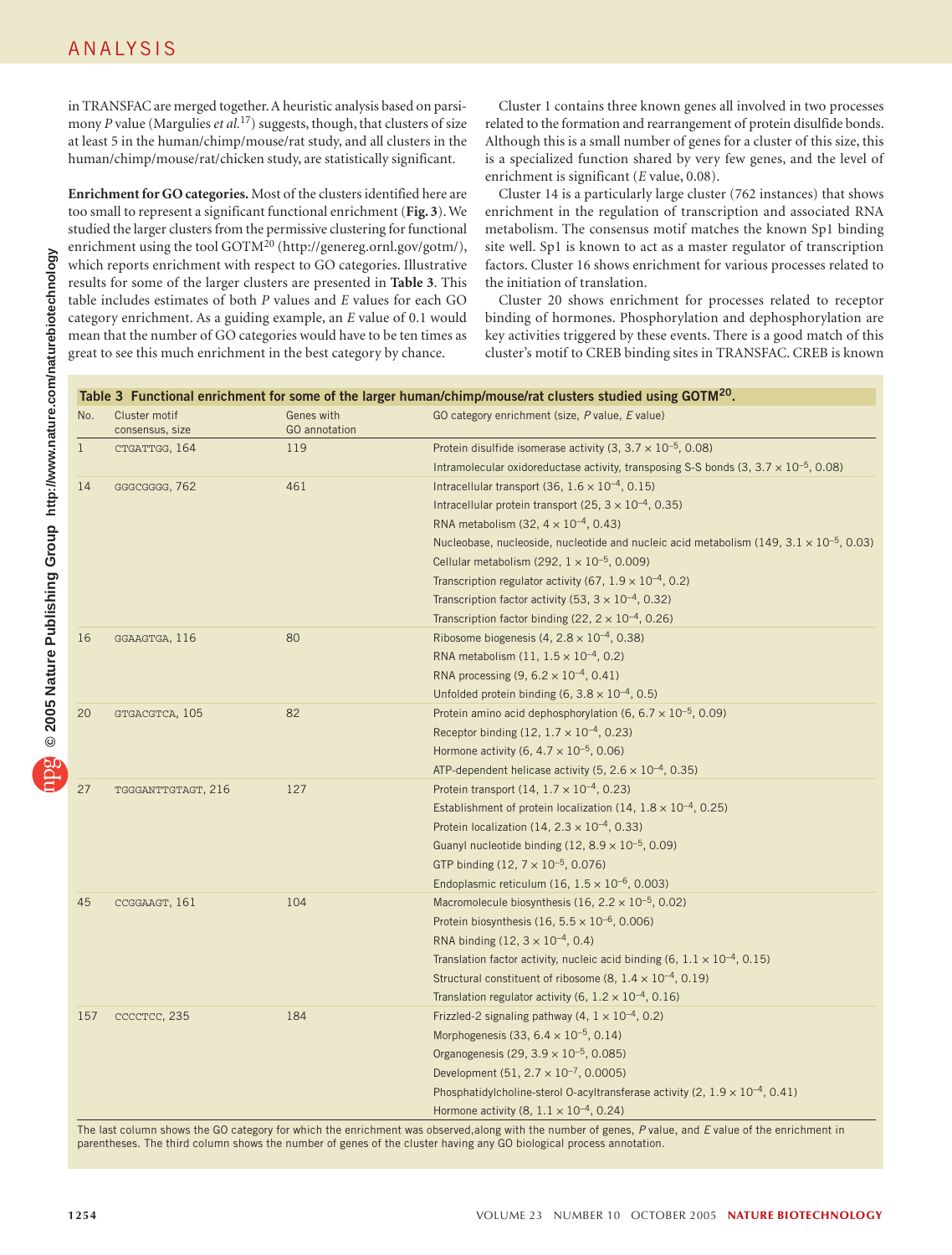to be transcriptionally silent in the unphosphorylated state: it needs to be phophorylated to be active<sup>21</sup>. It is likely that the dephosphorylation genes in this cluster that are transcriptionally activated by CREB serve as negative feedback to inactivate CREB.

Cluster 27, with motif consensus TGGGANTTGTAGT, is particularly likely to represent binding sites of a novel transcription factor, as its closest TRANSFAC match CGGGAAATGTCGA matches this cluster with the insignificant *E* value 17.4. The genes in this cluster are enriched for protein transport and localization. Such transport is GTP dependent, which naturally leads to enrichment in GTP and guanyl nucleotide binding.

Cluster 45 is enriched for processes related to translation and its regulation. There is a good match in TRANSFAC to binding sites of the human transcription factor ELK. Yamazaki *et al.*22 identified the same regulatory element CCGGAAGT in the upstream region of the mouse gene *Cctq*, known to be regulated by transcription factor Elk-1. *Cctq* is involved in folding of newly synthesized proteins. Cluster 157 is enriched for processes involved in organ development. There is a good match to TRANSFAC binding sites of the transcription factor "Wilms tumor suppressor gene WT1," which is a master switch for organ development<sup>23</sup>.

#### **Conclusions**

We have identified several potential problems with applying existing phylogenetic footprinting methods to the analysis of vertebrate genomes. Starting with a gene of interest, the first step requires the identification of orthologous genes, which becomes harder as more distant species are included in the analysis. The next step, the identification of orthologous promoter regions is also difficult because of unannotated or missing exons and misannotated start sites. Next, the alignment of orthologous promoter regions is difficult, especially for distant species where, for most genes, we seem unable to obtain better quality alignments for orthologous data sets than for partially orthologous data sets.

In part this work emphasizes the need for better annotation and better computational tools at each of these steps. For instance, many of the genes in **Figure 1a** with skewness over 100 kb are likely to indicate misannotated start sites, and the genes marked 'no alignment' in that figure might benefit from better alignment tools. Note that only 36% of the mammalian data sets and 9% of the data sets having chicken passed the orthologous start site filter, another indication of potential improvements in gene start annotation, especially when more distant vertebrates are included.

Using a very stringent filter (to ensure promoter sequence orthology), stringent alignments (very strongly conserved motifs, present close to the transcription start site in all genomes), a likelihood-based mechanism for evaluating alignment tools, and a statistical clustering algorithm, we produced a list of well-conserved promoter motifs from different sets of vertebrates. Although many of these have significant matches to known transcription factor binding sites, many are novel. Although some of the matches to sites in TRANSFAC may be false positives, this does not really matter: the purpose of this step is to identify those conserved sites that do not have a good match to sites in TRANSFAC. We believe that these are excellent candidates as novel functional regulatory elements.

Even using such stringent methods, we produced a long list of putative motifs in mammals. In part, this long list may be an artifact of our current limited selection of annotated mammalian genomes. As genome sequences from more species, especially mammals, become available, and as the annotations and computational tools improve, our collections of orthologous data sets and well-conserved motifs

will grow more reliable. To analyze these data sets better, we will need to relax the conservation criteria and allow for motif losses. An added benefit at that future time is that the clusters of overrepresented and well-conserved motifs may become large enough that we will be able to test them in detail for enrichment for functional classes of genes, thus providing clues to the function of these genes' common regulatory factors. Also, a larger motif list will help identify regulatory elements working in conjunction with each other and thus enhance our understanding of regulatory mechanisms in vertebrates.

#### **METHODS**

**Parameter settings for comparing alignment tools.** For ClustalW and MAVID there are no parameters whose setting affects the motifs produced. DIALIGN has only one such parameter, and we used its default setting. TBA and MLAGAN have more such parameters, which we attempted to optimize as follows. We chose a small collection of orthologous data sets on which both ClustalW and FootPrinter identified well-conserved motifs. We then tuned the parameters of TBA and MLAGAN so that they would align those motifs identified by both ClustalW and FootPrinter. For MLAGAN the default setting performed best, whereas for TBA the best choice was more permissive than the default settings. The final parameters for all tools used in the comparison are listed in **Supplementary Table 1** online.

Likelihood of failure. For each data set of orthologous regulatory sequences and the alignment of those sequences produced by each of the tools, we parse the alignment using a sliding window of length 10. For every such window that contains no gaps and contains no low-complexity region or repeat identified using DUST (R.L. Tatusov & D.J. Lipman, National Center for Biotechnology Information, Bethesda, Maryland, USA, http://blast.wustl. edu/pub/dust/) or RepeatMasker (A.F. A. Smit, R. Hubley & P. Green, http:// www.repeatmasker.org), we compute the parsimony score using Fitch's algorithm<sup>15</sup>. In this way we identify the motif with best parsimony score produced by the alignment.

To measure the false-positive rate, we introduce the notion of a 'partially orthologous data set.' In assembling a set of orthologous regions, the most likely place for an error in orthology to occur is at the longest branch of the phylogeny relating the species. Thus, for example, we define a partially orthologous human/chimp/mouse/rat/chicken data set to consist of orthologous upstream sequences from human, chimp, mouse and rat, together with a randomly chosen upstream sequence from chicken. Similarly, a partially orthologous human/chimp/mouse/rat data set consists of orthologous upstream sequences from human and chimp for some gene *g* together with orthologous upstream sequences from mouse and rat for some randomly chosen gene *h*.

For each orthologous data set, we generate a corresponding randomly chosen partially orthologous data set, as defined above. We run each of the alignment tools on this partially orthologous data set and identify the motif with best parsimony score, exactly as described above. The purpose of this is to get an indication of the false-positive rate of each alignment tool. Toward this end, for alignment tool *A*, let  $n_A(p)$  be the number of orthologous data sets having a motif with best parsimony score  $p$ . Then  $h_A(p)$ , the fraction of orthologous data sets having a motif with best parsimony score *p* is defined in the following way:

$$
h_A(p) = n_A(p) / \sum_{k \ge p} n_A(k) .
$$

Similarly,  $w_A$  ( $p$ ) is defined as the fraction of partially orthologous data sets having a motif with best parsimony score *p*. Define the likelihood of failure for alignment tool *A* and parsimony score *p* as follows:

$$
LF_A(p) = w_A(p) / h_A(p).
$$

If the likelihood of failure is close to 0, this means *A* is far less likely to produce a parsimony *p* motif in partially orthologous data sets than it is in orthologous data sets, so such well-conserved motifs serve to distinguish these two types of data sets. (Note the analogy of likelihood of failure to the well-known measure of false discovery rate.) This is a very stringent test, much more so than if we used independently chosen genes rather than a partially orthologous data set. Also, taking the presence of even a single parsimony *p* motif in partially orthologous data sets as a token of failure makes this test more stringent.